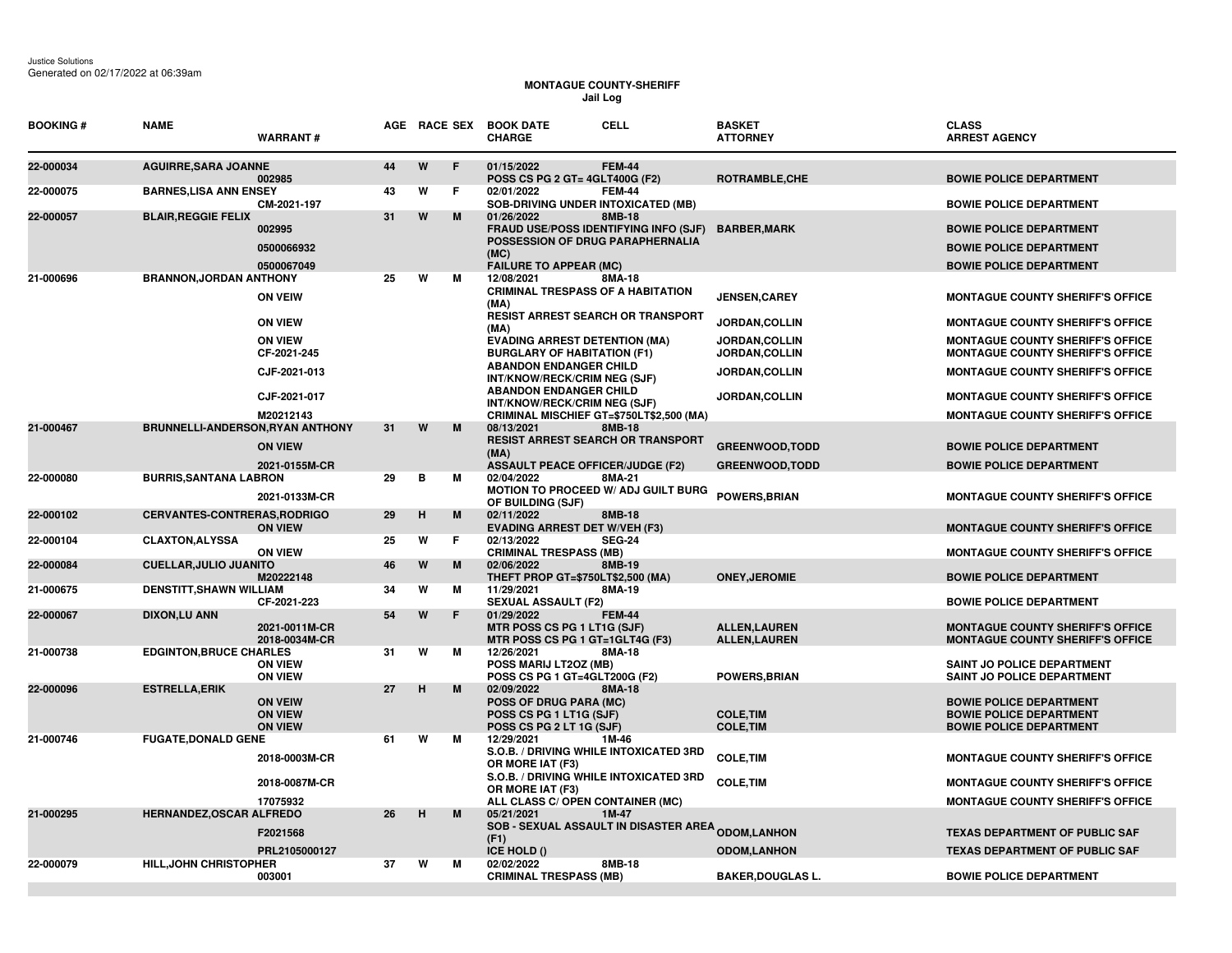| 22-000073 | <b>HOLLAR, DILLON WAYNE</b>    | 002964<br>002963                                                                                        | 29 | W | M  | <b>SEG-23</b><br>01/31/2022<br><b>CRIMINAL TRESPASS (MB)</b><br><b>RESIST ARREST SEARCH OR TRANSPORT</b><br>(MA)                                                                                                                                                                |                                                                                         | <b>SAINT JO POLICE DEPARTMENT</b><br><b>SAINT JO POLICE DEPARTMENT</b>                                                                                                                                                                                         |
|-----------|--------------------------------|---------------------------------------------------------------------------------------------------------|----|---|----|---------------------------------------------------------------------------------------------------------------------------------------------------------------------------------------------------------------------------------------------------------------------------------|-----------------------------------------------------------------------------------------|----------------------------------------------------------------------------------------------------------------------------------------------------------------------------------------------------------------------------------------------------------------|
|           |                                | 002962                                                                                                  |    |   |    | CRIMINAL MISCHIEF GT=\$750LT\$2,500 (MA)                                                                                                                                                                                                                                        |                                                                                         | <b>SAINT JO POLICE DEPARTMENT</b>                                                                                                                                                                                                                              |
| 21-000679 | <b>HOWARD, MARCY LYNN</b>      | F1530580L<br>CF-2021-241<br>CM-2021-263                                                                 | 47 | W | F. | 11/30/2021<br><b>FEM-43</b><br>SOB - MAN DEL CS PG 1 GT=4GLT200G (F1)<br>POSS CS PG 1 LT1G (SJF)<br>POSS MARIJ LT2OZ (MB)                                                                                                                                                       |                                                                                         | <b>MONTAGUE COUNTY SHERIFF'S OFFICE</b><br><b>MONTAGUE COUNTY SHERIFF'S OFFICE</b><br><b>MONTAGUE COUNTY SHERIFF'S OFFICE</b>                                                                                                                                  |
| 21-000701 | <b>HULEN, REBECCA DANIELLE</b> | 2021-0123M-CR                                                                                           | 31 | W | F  | 12/09/2021<br><b>FEM-43</b><br>MAN DEL CS PG 1 GT=4GLT200G (F1)                                                                                                                                                                                                                 |                                                                                         | <b>MONTAGUE COUNTY SHERIFF'S OFFICE</b>                                                                                                                                                                                                                        |
| 22-000056 | <b>LEMONS, DANIEL DEWAYNE</b>  | CF-2022-123<br>CF-2022-125<br>CF-2022-124                                                               | 36 | W | м  | 01/25/2022<br>8MA-19<br>UNLAWFUL POSSESSION FIREAM BY FELON <sub>YANDELL,</sub> TRAVIS<br>(F3)<br>POSS CS PG 1 LT1G (SJF)<br>THEFT PROP GT=\$2,500LT\$30K (SJF)                                                                                                                 | YANDELL, TRAVIS<br>YANDELL, TRAVIS                                                      | <b>MONTAGUE COUNTY SHERIFF'S OFFICE</b><br><b>MONTAGUE COUNTY SHERIFF'S OFFICE</b><br><b>MONTAGUE COUNTY SHERIFF'S OFFICE</b>                                                                                                                                  |
|           |                                | <b>ON VIEW</b><br>CF-2022-133                                                                           |    |   |    | POSS DANGEROUS DRUG (MA)<br>THEFT PROP GT=\$2,500LT\$30K (SJF)                                                                                                                                                                                                                  | YANDELL, TRAVIS                                                                         | <b>MONTAGUE COUNTY SHERIFF'S OFFICE</b><br><b>MONTAGUE COUNTY SHERIFF'S OFFICE</b>                                                                                                                                                                             |
| 21-000747 | <b>MCGEE, KEVIN SCOTT</b>      | <b>ON VIEW</b>                                                                                          | 50 | W | M  | 12/30/2021<br>8MB-21<br>AGG ASSAULT DATE/FAMILY/HOUSE<br>W/WEAPON (F1)                                                                                                                                                                                                          |                                                                                         | <b>BOWIE POLICE DEPARTMENT</b>                                                                                                                                                                                                                                 |
| 21-000744 | <b>MONEY, WESLEY FRANKLIN</b>  | <b>ON VIEW</b>                                                                                          | 25 | w | М  | 12/29/2021<br>8MB-21<br><b>EVADING ARREST DETENTION (MA)</b>                                                                                                                                                                                                                    |                                                                                         | <b>BOWIE POLICE DEPARTMENT</b>                                                                                                                                                                                                                                 |
|           |                                | <b>ON VIEW</b>                                                                                          |    |   |    | POSS STOLEN PROP(THEFT PROP<br>\$100-\$750) (MB)                                                                                                                                                                                                                                |                                                                                         | <b>BOWIE POLICE DEPARTMENT</b>                                                                                                                                                                                                                                 |
|           |                                | <b>ON VIEW</b>                                                                                          |    |   |    | <b>FRAUD USE/POSS IDENTIFYING INFO #</b><br>ITEMS 5LT10 (F3)                                                                                                                                                                                                                    | JORDAN, COLLIN                                                                          | <b>BOWIE POLICE DEPARTMENT</b>                                                                                                                                                                                                                                 |
|           |                                | <b>ON VIEW</b><br>2021-0142M-CR                                                                         |    |   |    | POSS DANGEROUS DRUG (MA)<br>CAPIAS/MTP-POSS CS PG 1 LT1G (SJF)                                                                                                                                                                                                                  | <b>JORDAN, COLLIN</b><br><b>JORDAN, COLLIN</b>                                          | <b>BOWIE POLICE DEPARTMENT</b><br><b>BOWIE POLICE DEPARTMENT</b>                                                                                                                                                                                               |
| 22-000011 | <b>NAIL, AARON EUGENE JR</b>   | <b>ON VIEW</b>                                                                                          | 37 | W | M  | 01/06/2022<br>8MA-19<br>POSS CS PG 1 GT=1GLT4G (F3)                                                                                                                                                                                                                             | <b>POWERS, BRIAN</b>                                                                    | <b>BOWIE POLICE DEPARTMENT</b>                                                                                                                                                                                                                                 |
| 22-000022 | <b>NEISS, JERRY ALAN</b>       |                                                                                                         | 35 | w | м  | 01/12/2022<br>8MB-21                                                                                                                                                                                                                                                            |                                                                                         |                                                                                                                                                                                                                                                                |
|           |                                | F20212625                                                                                               |    |   |    | FAIL TO COMPLY SEX OFF DUTY TO REG<br>LIFE/ANNUAL (F3)                                                                                                                                                                                                                          | <b>JORDAN, COLLIN</b>                                                                   | <b>MONTAGUE COUNTY SHERIFF'S OFFICE</b>                                                                                                                                                                                                                        |
| 22-000065 | PADGETT, AMY ELIZABETH         | 2020-0042M-CR<br>2020-0153M-CR<br>2020-0154M-CR<br>2021-0192M-CR                                        | 25 | W | F  | 01/29/2022<br><b>FEM-43</b><br><b>MTR - BURGLARY OF HABITATION (F2)</b><br>MTR - POSS CS PG 1 GT=1GLT4G (F3)<br>MTR - POSS CS PG 1 LT1G (F)<br>MTR - POSS CS PG 1 GT=4GLT200G (F2)                                                                                              | <b>COLE, TIM</b><br><b>COLE, TIM</b><br><b>COLE, TIM</b><br><b>COLE, TIM</b>            | SAINT JO POLICE DEPARTMENT<br><b>SAINT JO POLICE DEPARTMENT</b><br><b>SAINT JO POLICE DEPARTMENT</b><br>SAINT JO POLICE DEPARTMENT                                                                                                                             |
| 22-000087 | <b>SAMPSON, DAVID LYNN</b>     |                                                                                                         | 31 | W | м  | 02/07/2022<br>8MB-21<br>SOB - SELL DIST DISPLAY HARMFUL                                                                                                                                                                                                                         |                                                                                         |                                                                                                                                                                                                                                                                |
|           |                                | 21-016                                                                                                  |    |   |    | <b>MATERIAL/MINOR (MA)</b>                                                                                                                                                                                                                                                      | ROTRAMBLE, CHE                                                                          | <b>MONTAGUE COUNTY SHERIFF'S OFFICE</b>                                                                                                                                                                                                                        |
| 21-000266 | <b>SANDERS, LANE JOSEPH</b>    | 2020-0133M-CR                                                                                           | 25 | W | M  | 05/07/2021<br>8M-16<br>MTP - POSS CS PG 1 GT=4GLT200G (F2)                                                                                                                                                                                                                      | <b>WILLIAMS, ROGER</b>                                                                  | <b>BOWIE POLICE DEPARTMENT</b>                                                                                                                                                                                                                                 |
|           |                                | 2020-0134M-CR                                                                                           |    |   |    | MTP - EVADING ARREST DETENTION W/VEH Williams, Roger<br>OR WATERCRAFT (SJF)                                                                                                                                                                                                     |                                                                                         | <b>BOWIE POLICE DEPARTMENT</b>                                                                                                                                                                                                                                 |
|           |                                | <b>ON VIEW</b>                                                                                          |    |   |    | <b>RESIST ARREST SEARCH OR TRANSPORT</b><br>(MA)                                                                                                                                                                                                                                | Williams, Roger                                                                         | <b>BOWIE POLICE DEPARTMENT</b>                                                                                                                                                                                                                                 |
| 21-000668 | <b>SMITH, COBY WAYNE</b>       | 2021-0004 M-CR                                                                                          | 33 | W | М  | 11/25/2021<br><b>TRS-48</b><br><b>MOTION TO REVOKE TAMP FAB PHYS</b><br><b>EVIDENCE W/ INT IMPAIR (F3)</b>                                                                                                                                                                      | <b>ALLEN, LAUREN</b>                                                                    | <b>MONTAGUE COUNTY SHERIFF'S OFFICE</b>                                                                                                                                                                                                                        |
|           |                                | CR22015-3                                                                                               |    |   |    | PROBATION VIOLATION ASSAULT FAM/MEM<br><b>IMPEED BREATH (SJF)</b>                                                                                                                                                                                                               |                                                                                         | <b>MONTAGUE COUNTY SHERIFF'S OFFICE</b>                                                                                                                                                                                                                        |
|           |                                | CR-80381-3                                                                                              |    |   |    | PROBATION VIOLATION POSS CS PG 3 LT<br>28G (SJF)                                                                                                                                                                                                                                |                                                                                         | <b>MONTAGUE COUNTY SHERIFF'S OFFICE</b>                                                                                                                                                                                                                        |
|           |                                | CR-22019-5                                                                                              |    |   |    | PROBATION VIOLATION CREDIT CARD OR<br><b>DEBIT CARD ABUSE (SJF)</b>                                                                                                                                                                                                             |                                                                                         |                                                                                                                                                                                                                                                                |
| 22-000064 | <b>STEWART, BOBBY</b>          | 2020-0160M-CR                                                                                           | 56 | W | M  | 01/29/2022<br>8MA-18<br>MTR-POSS CS PG 1 LT1G (SJF)                                                                                                                                                                                                                             | <b>RENFRO,ZACHARY</b>                                                                   | <b>MONTAGUE COUNTY SHERIFF'S OFFICE</b>                                                                                                                                                                                                                        |
| 22-000026 | <b>STEWART, SILVER SHADOW</b>  | <b>ON VIEW</b><br><b>ON VIEW</b><br><b>ON VIEW</b><br><b>ON VIEW</b><br><b>ON VIEW</b><br>2021-0001M-CR | 25 | w | м  | 01/14/2022<br>8MB-19<br>MAN DEL CS PG 2 OR 2-A GT=4GLT400G (F1) JORDAN, COLLIN<br>POSS MARIJ GT4OZLT=5LBS (SJF)<br>THEFT PROP GT=\$2,500LT\$30K (SJF)<br>MAN DEL CS PG 1 GT=1GLT4G (F2)<br><b>IMPERSONATE PUBLIC SERVANT (F3)</b><br><b>MOTION TO PROCEED W/ ADJ GUILT-POSS</b> | JORDAN, COLLIN<br><b>JORDAN,COLIN</b><br><b>JORDAN, COLLIN</b><br><b>JORDAN, COLLIN</b> | <b>MONTAGUE COUNTY SHERIFF'S OFFICE</b><br><b>MONTAGUE COUNTY SHERIFF'S OFFICE</b><br><b>MONTAGUE COUNTY SHERIFF'S OFFICE</b><br><b>MONTAGUE COUNTY SHERIFF'S OFFICE</b><br><b>MONTAGUE COUNTY SHERIFF'S OFFICE</b><br><b>MONTAGUE COUNTY SHERIFF'S OFFICE</b> |
|           |                                |                                                                                                         |    |   |    | CS PG1<1G (SJF)                                                                                                                                                                                                                                                                 |                                                                                         |                                                                                                                                                                                                                                                                |